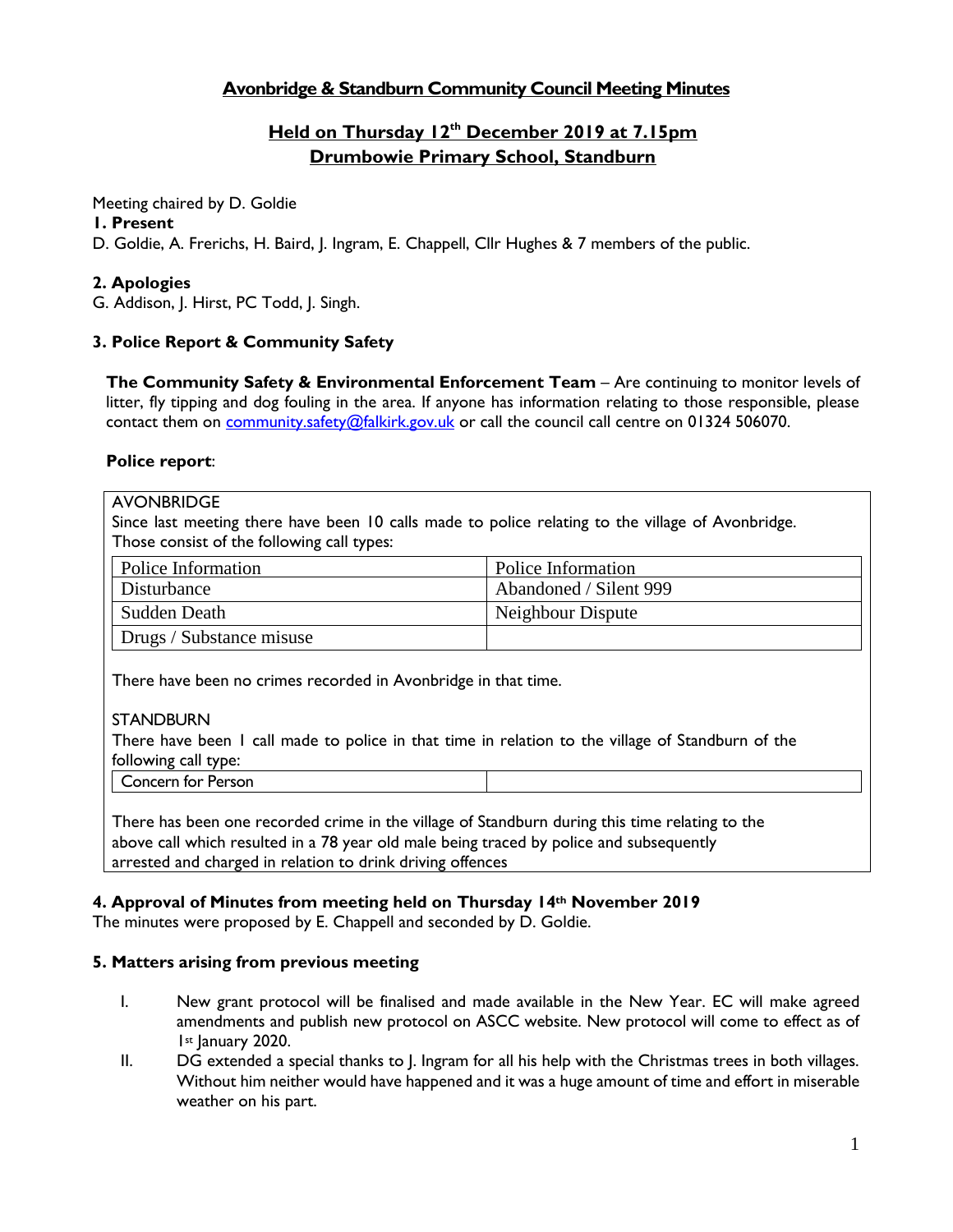### **6. Chair's Report/Correspondence**

Nothing of note to report.

| 7. Treasurer's Report       |                                               |
|-----------------------------|-----------------------------------------------|
| <b>ASCC Acct -</b>          | £573.16 ASCC Funds                            |
|                             | £5237.67 reserved funds for Christmas lights. |
|                             | £8500 reserved funds for active travel group. |
|                             | Total Balance £14310.83                       |
| <b>Burnhead Moss Acct -</b> | Balance £2538.36.                             |

**Micro Grant Applications** – Micro grant guidance is being formulated and a subcommittee will make decisions on any grant applications going forward.

4 applications received this month:

Drumbowie Action Group (DEAG) – Paint & bulbs - £150 approved J. Bell – Funds for cost of building Santa's grotto - £150 approved Avonbridge Parent Council – To supply each child with a book for Christmas -  $\pounds$ 150 approved Drumbowie Parent Council – To supply each child with a book for Christmas -  $\pounds$ 120 approved

#### **8. Planning, IT and online update**

Carried over from last meeting:

Conversion of outbuildings into dwelling houses at Windy-Yett farm – ref no. P/19/0643/FUL Extension at Southbrock, Avonbridge – ref no. P/19/0670/FUL Formation of vehicle access, Irene terrace, Standburn – ref no. P/19/0697/FUL Modification of planning obligation to land NE of Standburn Villa – removing requirement to make an indexed core path contribution of £2,500 per residential unit. – ref no. P/19/0701/75M – Concerns raised as this is of critical importance to the Active Travel Group.

New planning application since last meeting: Erection of 2 dwelling houses – Land east of Fairview, Main St, Standburn – ref no. P/19/0749/FUL

Craigend Application:

An appeal has been lodged in respect of the removal of condition 7 for Craigend works planning permissions. The appeal application will be determined by an assigned reporter from the Planning and Environmental Appeals Division (DPEA). Cllr Hughes advised that as the appeal was lodged under non-determination, it is likely that following DPEA's account, this will be discussed at the next scheduled Planning Committee meeting on 23<sup>rd</sup> January 2020.

### **BROADBAND**

EC is continuing to investigate alternative fast broadband options for rural location within the area. He discussed that 4GEE Home and EE micro networks may be a possibility.

EC proposed to contact I. Rennie from FC and invite him to come along to ASCC meeting to discuss broadband issues within area.

Website has had an additional 50 hits since last meeting. 808 total.

#### **9. Muiravonside Country Park**

DG met with Maddiston CC to discuss concerns that Muiravonside is yet again at risk due to funding cuts. All agreed that the park is a great asset to the area, and we must do what we can to support it. DG has created a flyer to raise awareness and will circulate this flyer around the local area. HB will post on ASCC Facebook page.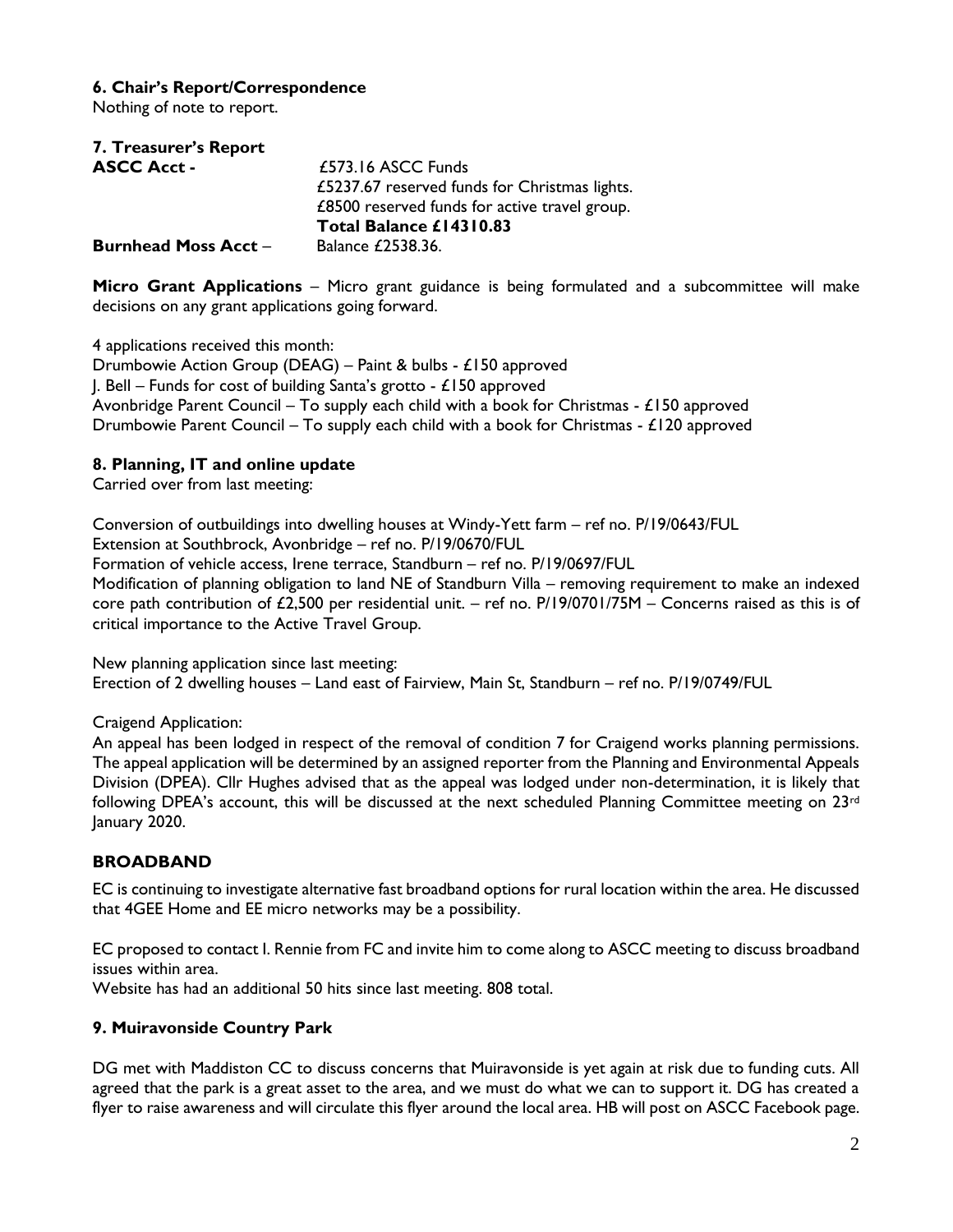### **10. A.O.C.B**

- I. Freedom of information DG requested a FOI from Scottish water relating to water course and land contamination in the area.
- II. EWOS, Cargill Plant DG reported that EWOS have installed fast acting doors and increasing additives to reduce processing time, as a way to reduce unpleasant smells in the area.
- III. DG & JH are continuing to meet with SEPA to discuss ongoing relating Gardrum Moss and W. Jawcraig.
- IV. JI highlighted that dog fouling is still a growing problem in the area. Cllr Hughes agreed to follow up with relevant FC departments. ASCC to send an official letter to D. Pugh of FC regarding the matter. JI agreed to map out local bins and where additional bins are needed in the area.
- V. Neighbourhood watch Next meeting will be held on  $23<sup>rd</sup>$  January 2020. Anyone wishing to become part of the watch or needing signs ordered please let D. Goldie know.

#### **11. Next Meeting: Thursday 9th January 2020 in Drumbowie Primary School, Standburn 7.15pm.**

#### **Useful Links:-**

### **Burnhead Moss Windfarm – Grant applications**

<https://www.foundationscotland.org.uk/programmes/burnhead-moss-avonbridge-standburn>

#### **ASCC Facebook page –**

www.facebook.com/search/top/?q=avonbridge and standburn community council

### **BMET Burnhead Moss Education and Training Fund Facebook Page**

<https://www.facebook.com/BMETFUND/>

#### **Advanced planning searches for planning applications**

<http://edevelopment.falkirk.gov.uk/online/search.do?action=advanced>

**Reports to the Police -** [UpperBraesCPT@scotland.pnn.police.uk](mailto:UpperBraesCPT@scotland.pnn.police.uk)

#### **Purple Alert App**



Purple Alert is a free app designed by Alzheimer Scotland and is fully supported by Police Scotland. The app allows carers to share the person living with dementia's profile if they lose their way and alerts any users within a set distance immediately so they can report any sightings. Purple Alert is the first app of its kind in the UK and it is available for free download to iOS and Android smartphones – visit

[www.purplealert.org.uk](http://www.purplealert.org.uk/)

**Neighbourhood Watch Alert**

All residents are encouraged to sign up to Neighbourhood Watch Scotland's ALERT system which is free and allows agencies including police to send out targeted information about issues including crime in specific areas. Sign up at [www.neighbourhoodwatchscotland.co.uk](http://www.neighbourhoodwatchscotland.co.uk/)